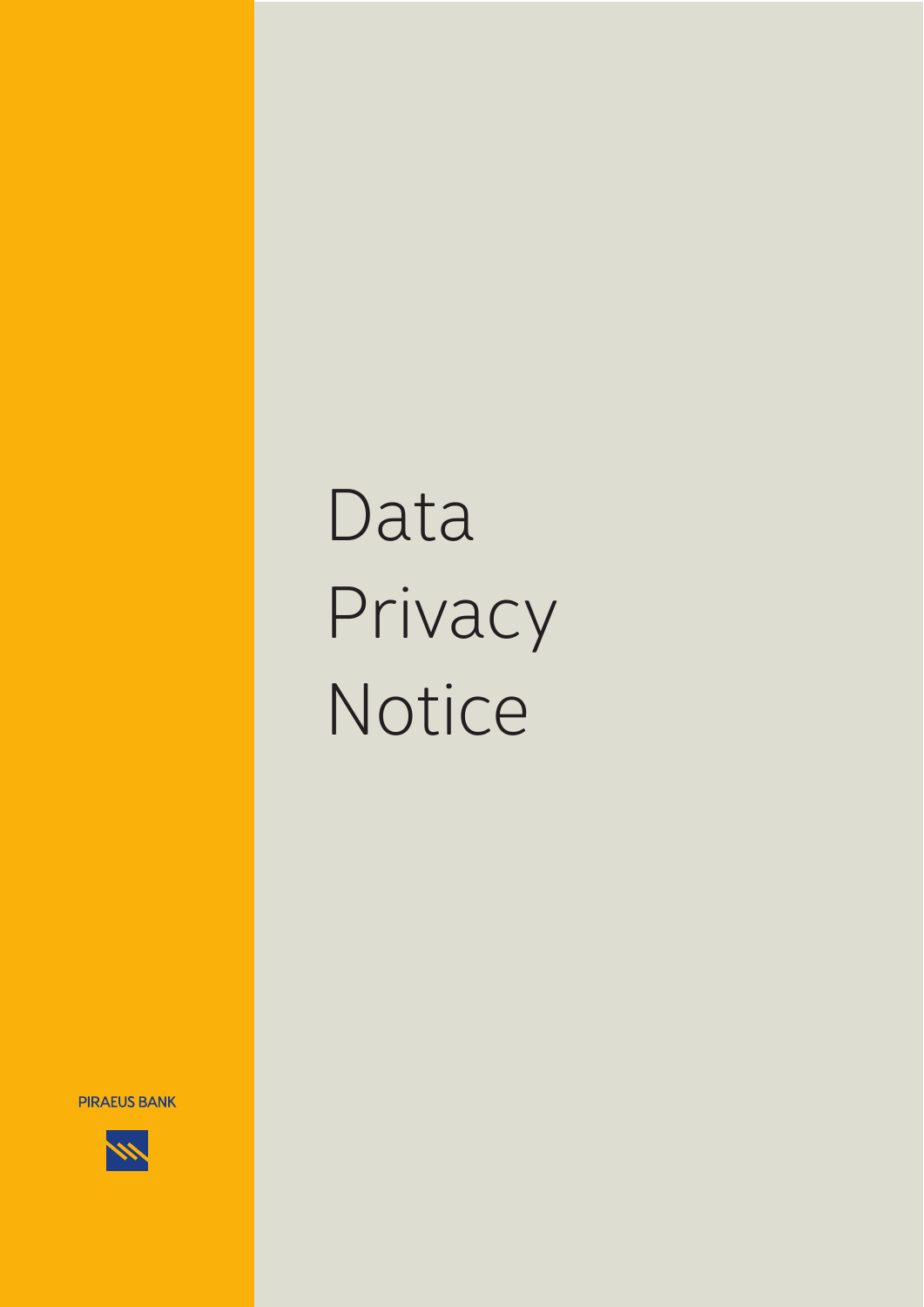

The Public Limited Company (Bank) under the company name "**Piraeus Bank S.A.**", which has its registered head office in Athens (4 Amerikis Str.), VAT No.: 094014298, Tax Office: Athens Tax Office for Commercial Companies (FAEE), General Commercial Registry (GEMI) No.: 225501000, in its capacity as the **Controller of Personal Data**, hereinafter referred to as the "**Bank**", in the context of the General Data Protection Regulation (EU) 2016/679 which shall enter into force on **25/05/2018**, hereinafter referred to as the "GDPR", as currently applicable, shall hereby provide the following update on the processing of your personal data and your rights as the data subject. The new Regulation shall replace the existing legal framework on the protection of individuals from the processing of personal data. **As of the aforementioned date, any reference in the provisions of Law no. 2472/1997 shall refer to the provisions of the new "GDPR"**.

This update is addressed to individuals who perform any transaction with the Bank, including but not limited to Customers who have maintained a permanent relationship with the Bank or passing Customers, their respective legal representatives, as well as their special or universal successors, to representatives of legal persons and to any natural person who has business relations with the Bank in any capacity.

Personal data processing is the collection, recording, organisation, structuring, storage, adaptation or alteration, retrieval, consultation, use, transmission, restriction or erasure of personal data which was or will be brought to the attention of the Bank, either as part of your business relations with it or as part of any update which is received by the Bank from any third party, a natural or legal person or public sector body, while exercising a legal right of their own or the Bank.

In compliance with the current legislative framework, the Bank has taken all steps required, by implementing all appropriate technical and organizational measures for the lawful adherence, processing and safe retention of personal data files, and is committed to ensure and protect in every way the processing of your personal data against any loss or leakage, alteration, transfer or any other unlawful processing.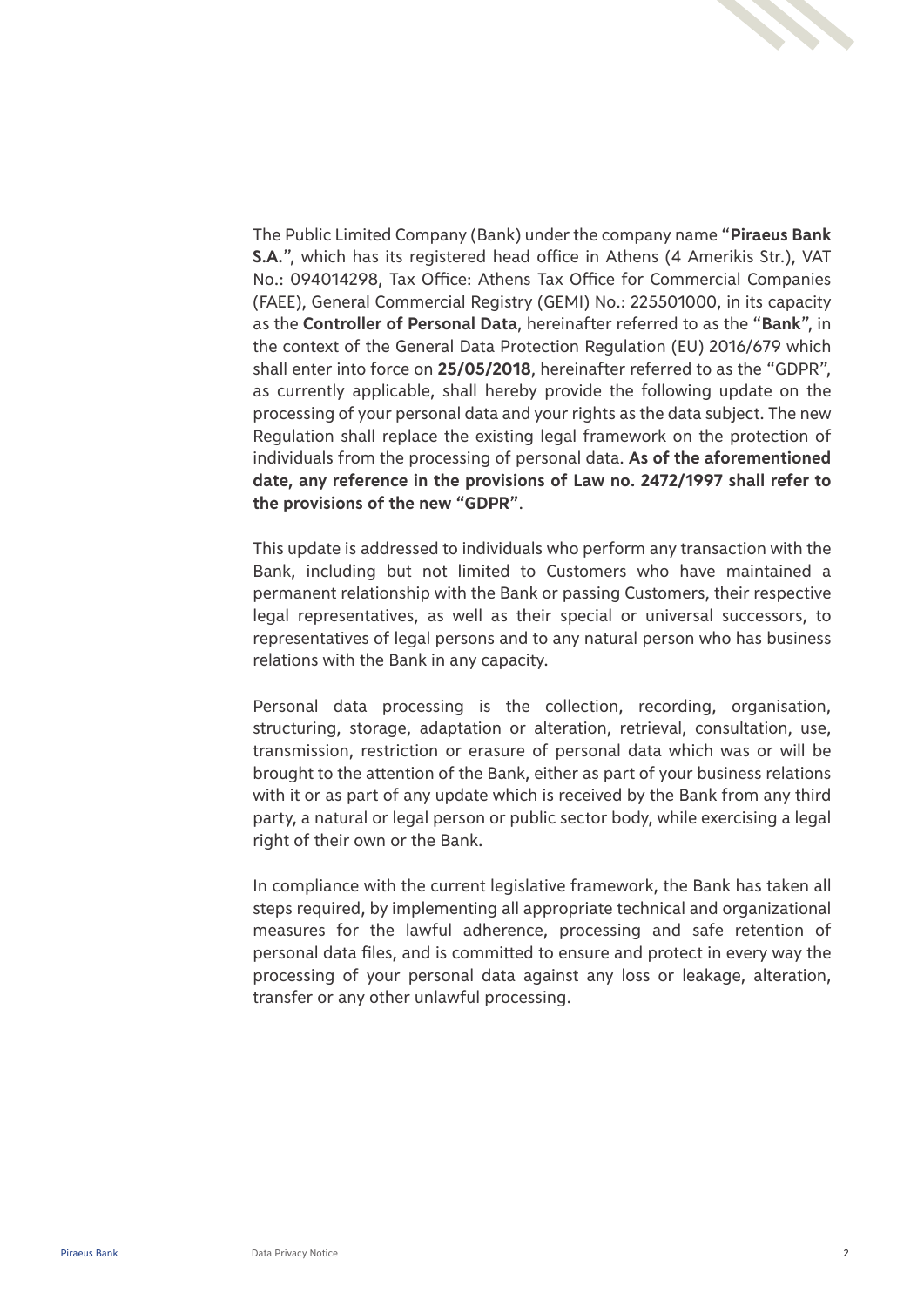

**A. Which personal data we process and where we collect them from**

- The Bank processes your personal data, which you or your legal representatives have submitted or will submit to the Bank, which are necessary for the commencement, continuation and execution of your business relations with the Bank, either existing or future ones, depending on the product or service provided and the current applicable procedures and policies of the Bank. The personal data you provide the Bank with /submit to the Bank must be complete and accurate and shall be diligently and immediately updated by you, in case they were altered or whenever deemed necessary by the Bank in order to preserve your business relations or to fulfil any of its obligations pursuant to the law and the respective applicable regulatory provisions.
- $\blacksquare$  The Bank shall also process your personal data which were received or brought to its attention by any third party, a natural or legal person or public sector body, and which are necessary either to achieve the Bank's or any third party's legitimate interests, or to perform the Bank's tasks which are carried out in the public interest (e.g., Tiresias S.A. interbanking system, tax and insurance bodies).
- Aiming at protecting commercial credit and transactions, assessing your credit rating and any assumed credit risks and limiting fraud, the Bank has access to your data which may be included in the files kept by the societe anonyme under the company name BANK INFORMATION SYSTEMS S.A., and the distinctive title TIRESIAS S.A. TIRESIAS S.A. and keeps the following records: a) Default Financial Obligation System (DFO) & Mortgages and Prenotations to Mortgages System (MPS); b) Tiresias Risk Control System (TSEK); c) Credit Consolidation System (CCS); d) Lost or stolen Identity Card and Passport System (IPS); e) Terminated Merchants System (TMS); f) Assigned Requirements from Contracts/Public Works Execution Certifications System; g) Credit Rating System. Access to these files is possible without your prior consent, if deemed necessary for the commencement or continuation of your business relations with the Bank (e.g. assessment of any loan/credit request, credit limit review, cheque book issuance, POS credit card payment acceptance and clearance agreement). Detailed information regarding the aforementioned files, the data they contain, their origin, their time of retention by Tiresias S.A. per file or as a whole, as well as the exercise of your rights against Tiresias S.A. pursuant to the new "GDPR" shall be provided directly by Tiresias S.A. (Controller), with registered head office in Maroussi, 2 Alamanas Str., 15125 (tel. +30 210-36.76.700) or at http://www.tiresias.gr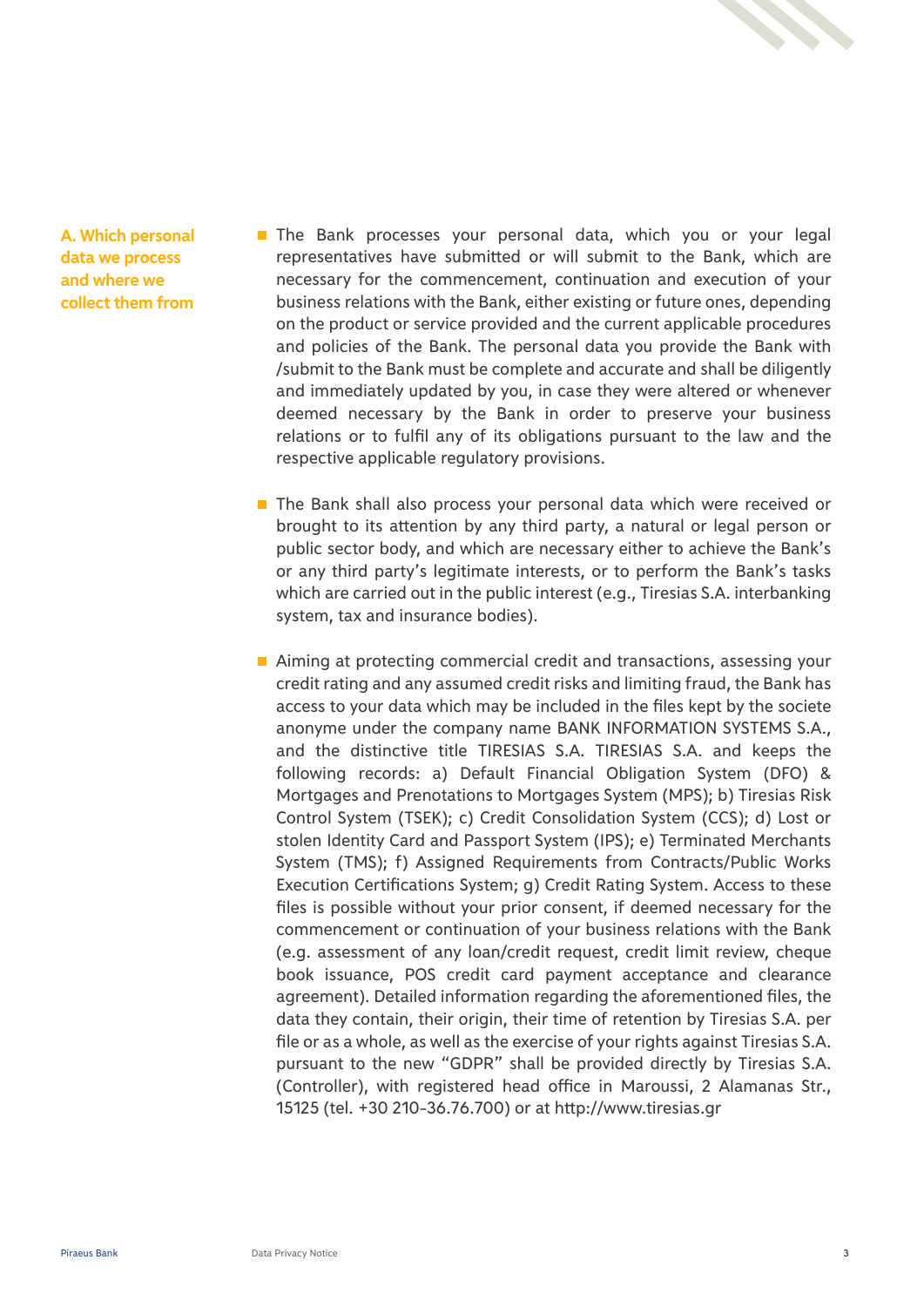

- $\blacksquare$  The Bank may also process your data which it has collected from other third parties, such as publicly accessible sources (e.g., Land Registries/ National Cadastre, Commercial Registries, Internet), provided that said data are necessary for the purposes of the processing.
- In order to initiate and continue its business relationship with its Customers and to open a deposit account for any individual, the Bank shall collect and process at least the following personal data: Full name, father's name, details of identity card/passport or any other official identification document, permanent residence, home address, correspondence address, business details and business address, financial data (e.g. income tax assessment), tax residence, tax identification number, telephone number (fixed and/or mobile) and specimen of signature (physical or electronic). Where appropriate, you may be requested to submit additional details (e.g., professional card or student identity card), provided that these data are considered as prerequisite for the commencement or continuation of a specific business relationship.
- If you do not have a customer code in the Bank, for the execution of any banking transaction (e.g. payment transaction at the cashier desk), the Bank shall collect and process the following data: Full name, father's name and telephone number, while for transactions in cash and depending on the amount of the transaction, you may be requested to provide additional identity card/passport data or data included in any other official identification document, tax identification number, business details, home and business address.
- $\blacksquare$  Depending on the product/service provided by the Bank or as part of the evaluation of your financial capacity with the purpose of settling/restructuring your debts, the Bank may collect and process additional data, including but not limited to the following: financial details (e.g., tax returns, income tax assessments, Unified Property Ownership Tax-ENFIA, sole proprietorship financial details) or other income sources, property asset valuation, data of the financed or mortgaged property, insurance policies (e.g., coverage against Fire/Earthquakes), data of the Record and Securities Account with the DSS of the ELKAT by HELEX, as well as additional information – as part of implementing the current rules on financial instruments markets. As regards insurance products which are made available through the Bank as Insurance Intermediary, you will be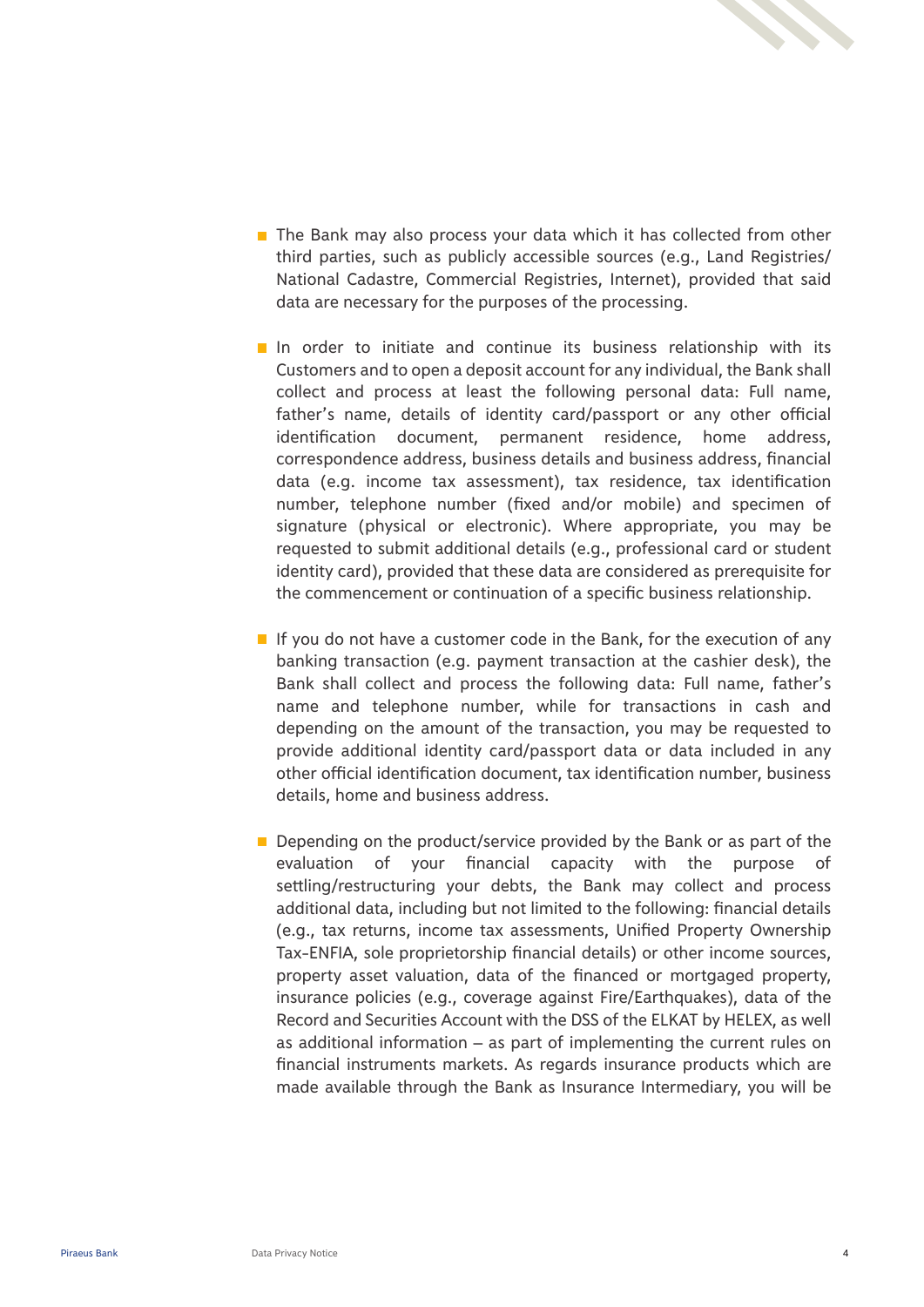

requested to provide all data considered necessary by the insurance company for the conclusion of your policy, based on the respective legislative or regulatory framework governing their operation.

The collection and processing of your aforementioned personal data by the Bank is necessary for the establishment, maintenance and continuation of any business relationship between us. If you object to the provision or processing of your personal data, it may be impossible to establish or continue your cooperation with the Bank (e.g., refusal to process and use your e-mail address makes it impossible to use or to continue providing the winbank web banking service, refusal to process and use your mobile number makes it impossible to provide the SMS alert service).

## **categories of personal data**

B. Processing of special The Bank shall not process any personal data of yours which are related to your racial or ethnic origin, political opinions, religion or philosophical beliefs, trade union membership, genetic or biometric data, which confirm your identification as the data subject, and data concerning health or data concerning your sex life or sexual orientation, unless: a) you have given your explicit consent for a specific purpose; b) these data have been provided to the Bank by you or any third party, either natural or legal person, as part of the documentation and safeguard of your and/or the Bank's legitimate interests, in its capacity as the controller (e.g., information on subjects who have been placed into quardianship); c) processing is necessary to protect your, any other individual's, vital interests (e.g., opening and keeping of fundraising accounts); d) the data have been manifestly made public by you; e) processing is necessary for the establishment, exercise or defence of both your legal claims and the Bank's, in its capacity as the controller (e.g., incapacity to perform legal acts); f) processing is necessary for reasons of substantial public interest (investigation of any persecuted act under the laws on the prevention and control of money laundering and terrorist financing). In any case, the Bank has taken all necessary technical and organizational measures to securely keep and process your personal data belonging to the special categories above.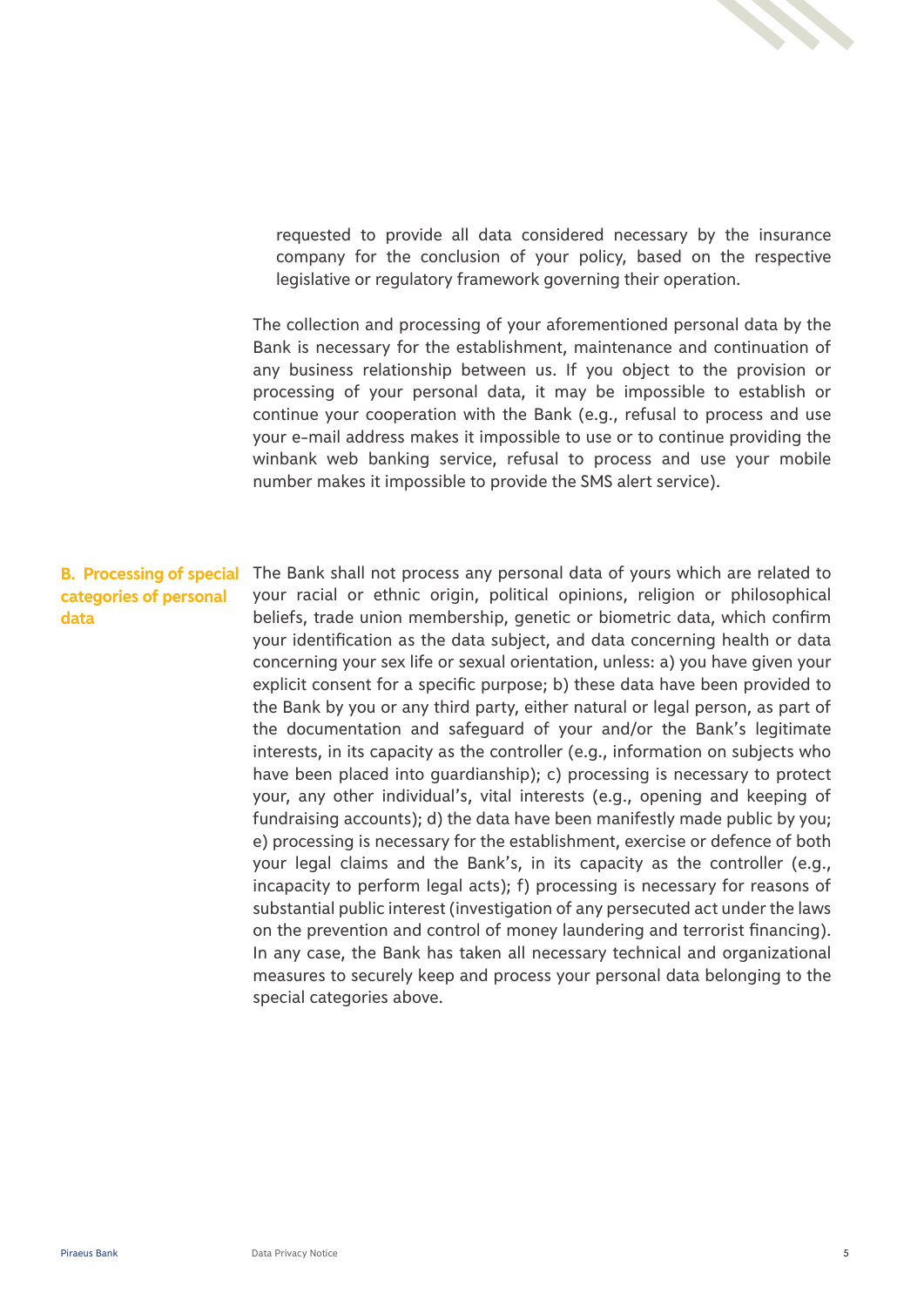

#### **C. Children-related data** The personal data of minors shall be processed subject to the prior consent of their parents or the persons who have undertaken their parental responsibility, unless otherwise specified by law. For the purposes hereof, minors are persons who have not attained the age of 18 years.

**D. Lawfulness of processing**

The Bank shall legally process personal data, provided that processing:

- **I** Is necessary for servicing, supporting and monitoring your business transactions with the Bank and the proper execution of any agreements between you and the Bank.
- $\blacksquare$  Is necessary in order for the Bank to comply with any legal obligations or for the purposes of the legitimate interests pursued by the Bank, which arise from your business transactions with the Bank, or other legal rights of the Bank.
- $\blacksquare$  Is necessary for the performance of a task carried out in the public interest, in the context of the current legislative and regulatory framework.
- Is based on your prior explicit consent, if processing is not based on any of the aforementioned legal processing bases.

**Ε. Withdrawal of consent**

You have the right to withdraw your consent, whenever required, at any time without said withdrawal affecting the lawfulness of processing based on consent before its withdrawal. The withdrawal of your consent may be submitted at any branch of the Bank.

### **F. Purposes of processing**

The processing of your personal data is related to:

Servicing, supporting and monitoring your business transactions with the Bank, the proper execution of any agreements between you and the Bank and any bank transactions, the examination of any requests for the provision of the Bank's products/services, the performance of the Bank's obligations,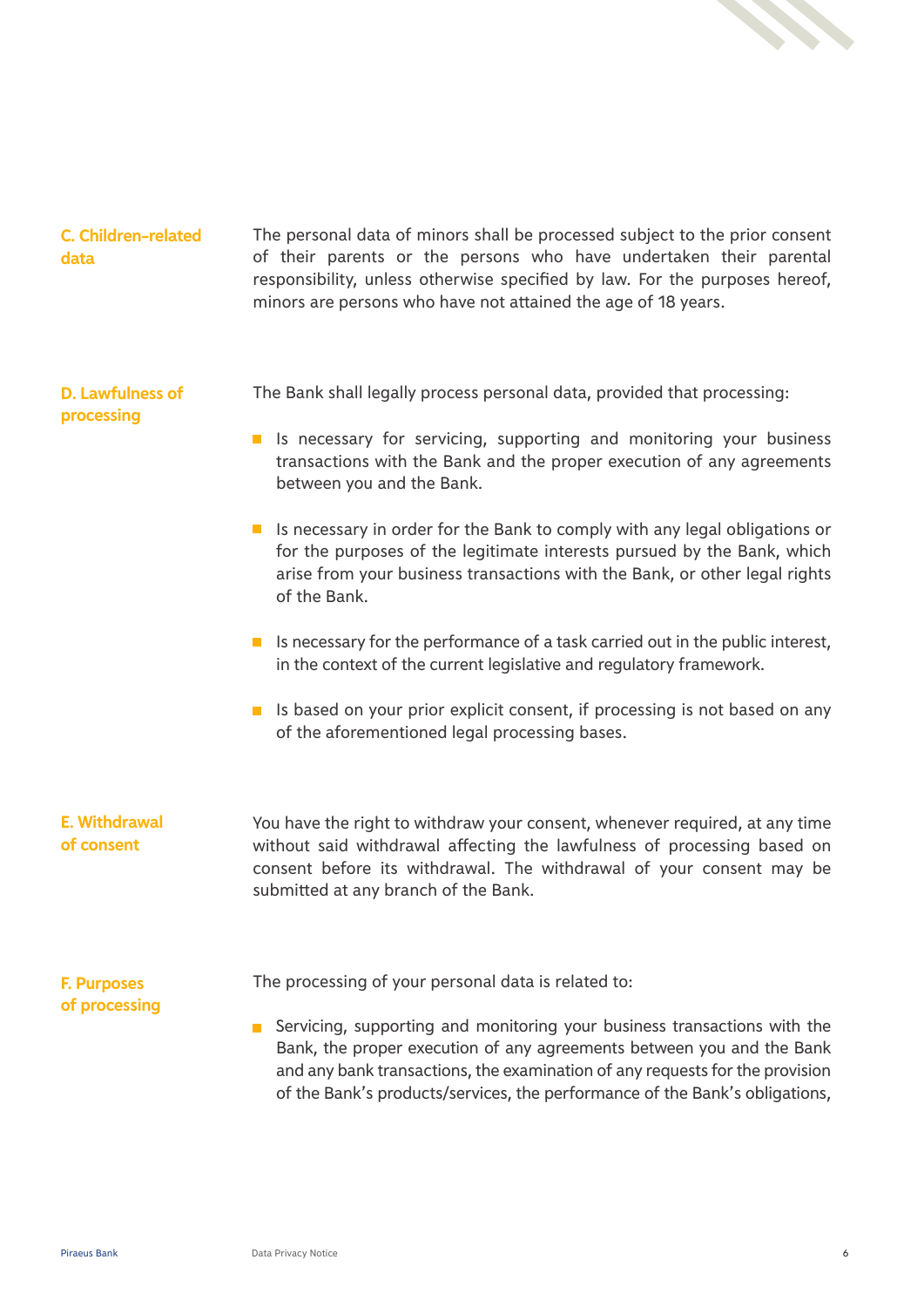

in its capacity as the controller or the processor, and the exercise of its legal and contractual rights.

- The service and your facilitation, by providing you with the ability to communicate with an authorized representative, by means of live image broadcast (video conference) and/ or online conversation (web chat) and/ or online telephone conversation (web audio), in the context of the rendering of e-banking services via the winbank e-banking system, subject to your explicit consent.
- $\blacksquare$  The conduct of any audits, as provided for by the current legislative and regulatory framework, the protection of commercial credit and financial transactions, transmission of your data related to your financial behaviour, the assessment of your solvency and search for financial behaviour data (e.g., from the interbanking records of TIRESIAS S.A.).
- $\blacksquare$  The registration, recording and archiving of all types of your orders to the Bank, which have been given in writing, by electronic means or by telephone, in order to conclude transactions and for the protection of transactions.
- The upgrading of the Bank's products and services and the promotion of any products and services of the Bank, the Piraeus Group companies and any collaborators of the Bank, subject to your prior consent.
- $\blacksquare$  The execution of any requests towards the Bank or the investigation of your complaints regarding any products and services offered by the Bank.
- $\blacksquare$  The compliance with the Bank's legal obligations according to the current legislative and regulatory framework (e.g., legislation on the prevention and control of money laundering and against terrorism, tax and social security provisions).
- $\blacksquare$  The protection of the Bank's legitimate interests in relation, among others, to the following: a) any legal claims of the Bank which are raised before the competent judicial or extrajudicial / alternative dispute resolution bodies; b) the prevention of fraud and other criminal acts; c) the assessment and optimization of security procedures and IT systems; d) the management of the Bank's operational and credit risks; e) physical security and the protection of persons and property (e.g., video surveillance).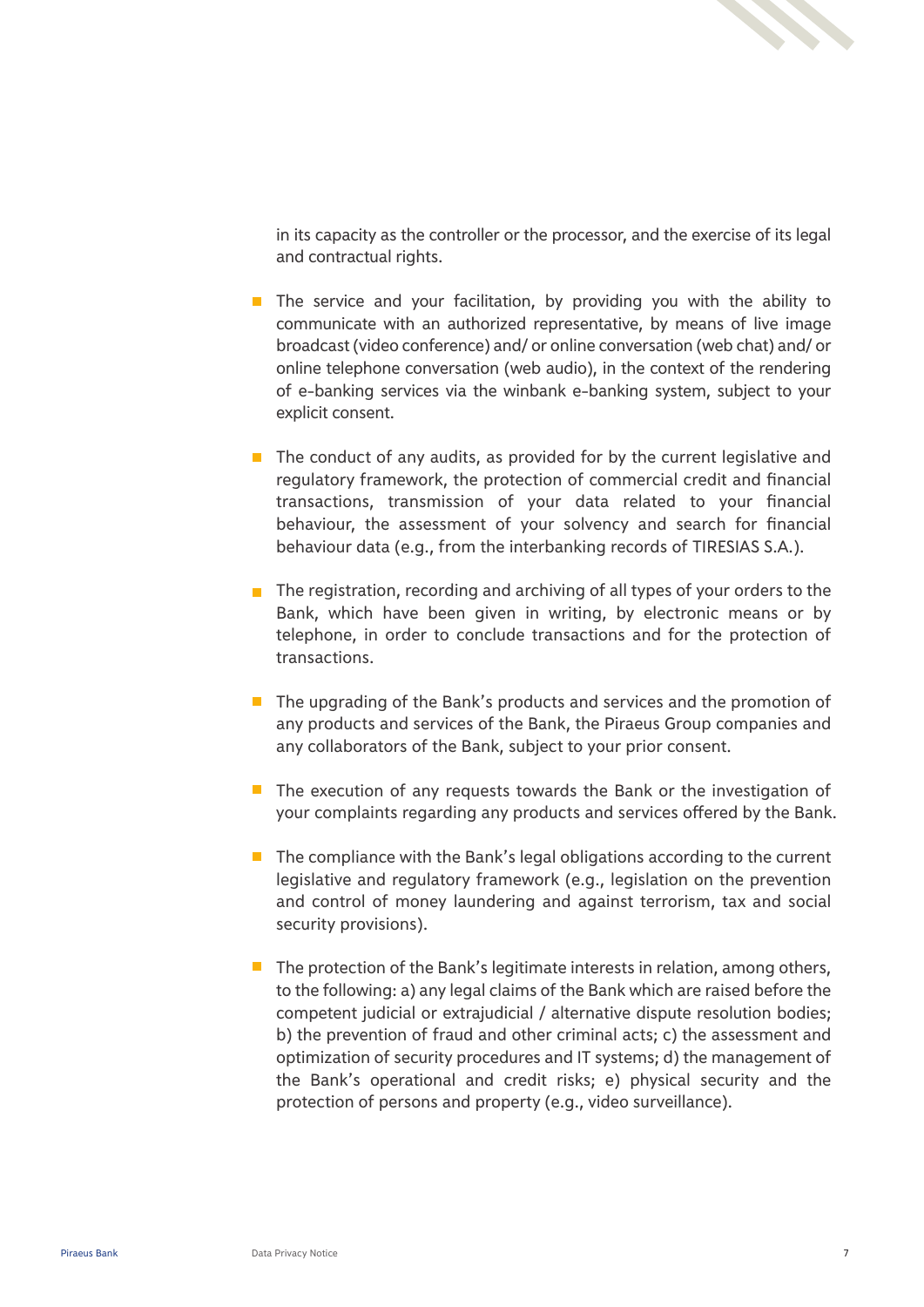

## **G. Automated decision making and profiling**

The Bank shall not make any decisions exclusively based on automated personal data processing procedures. However, it may legally make such decisions, including profiling, for monitoring purposes and for the prevention of fraud and tax evasion at your expense or at the expense of the Bank or any third party (e.g., malicious debit of a credit card, unusual transaction in a bank account), as well as for the provision of ensured and reliable services by the Bank (e.g., investment products and services), or if the processing is necessary for the conclusion or execution of an agreement (e.g., credit scoring, which shall be based on personal data received directly by you or after a search in the financial behaviour database of TIRESIAS S.A., and which uses as criteria the subject's income, financial obligations, profession, and the compliance with its contractual obligations as part of the subject's previous financing, which the subject has received from the Bank or any third creditor, in order to assess your credit rating and to grant you the respective financing).

## **H. Processing of personal data and profiling for direct marketing purposes**

After the Bank has first obtained your consent, it may process your personal data in order to inform you on any products and services provided, which might interest you. For this purpose, the Bank processes information regarding the Bank's services you use and/or any standard banking transactions you perform (e.g., tax payment by credit card), in order to present you products, services or offers which shall better serve your needs.

**In any case, you are entitled to object to the processing of your personal data for the above purposes of direct marketing of the Bank's products / services, including any profiling, by submitting a request to any system of the Bank.**

#### **I. Data retention period** The Bank shall retain your personal data for as long as it is provided for in each case, pursuant to the current applicable legal and regulatory framework, and in any case for a period of twenty (20) years after the last calendar day of the year when your respective business relationship with the Bank ended. In case any request on your cooperation with the Bank is not accepted and the conclusion of the agreement is not completed, the data will be retained for a period of five (5) years. In case of litigation, any personal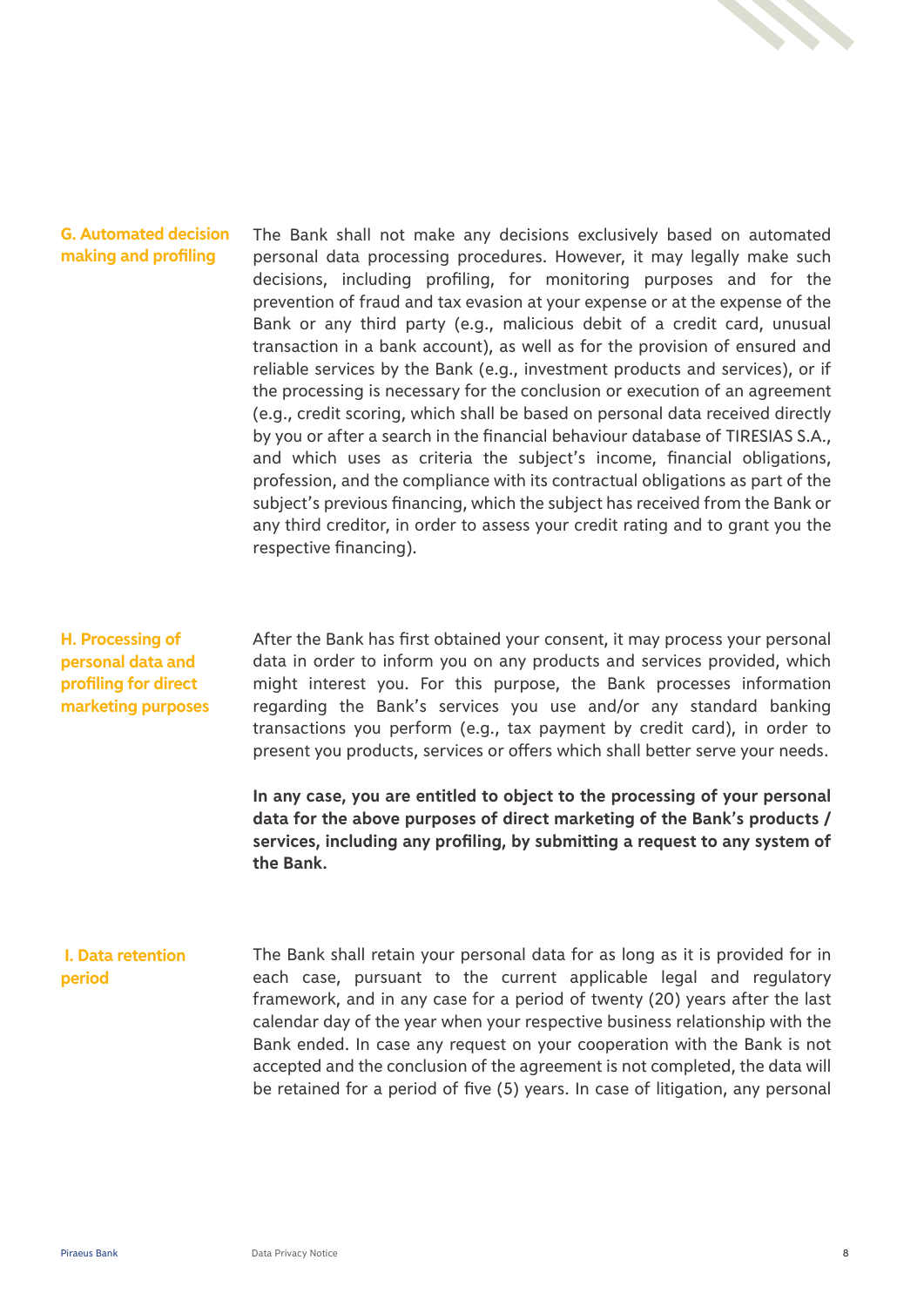

data related to you shall be retained by all means until the end of the litigation, even if the above period of twenty (20) years has lapsed.

#### **J. Who are the recipients of personal data** Access to your personal data shall be awarded to the Bank's business and operational units' employees, within the range of their responsibilities, as well as to the Group companies as part of the proper performance and execution of their contractual, legal and regulatory obligations, and to the respective statutory auditors of the Bank and/or the Group.

The Bank shall not transmit or disclose your personal data to third parties, except in case of:

- Undertakings (domestic and foreign), to which the Bank has partly or wholly assigned the processing of your personal data on its behalf, and which have assumed a confidentiality obligation towards the Bank either (a) as part of the contractual relations between them, determining the subject, purpose, and duration of processing, the nature of personal data processed and the rights of the Bank; or b) as part of their regulatory obligations to respect the principle of confidentiality, such as:
	- Debtor information companies according to Law no. 3758/2009, as currently in force, which have been registered in the relevant registry, in order to further inform you, as Debtor and/or Guarantor, and to negotiate the time, method and other terms for the repayment of your overdue debt. The details of any company cooperating with the Bank shall be available on the Bank's website (www.piraeusbank.gr), in the section Useful Information> General Data Protection Regulation (GDPR). i.
	- ii. Payment service and payment processing companies/organizations (e.g. DIAS system, VISA, Mastercard).
	- iii. Credit Institutions, Payment Institutions.
	- iv. Associated undertakings, such as: Investment societes anonymes (AEPEYs), Mutual Fund Management Companies (AEDAKs), other financial organizations or bodies or any other Authorities (e.g., Central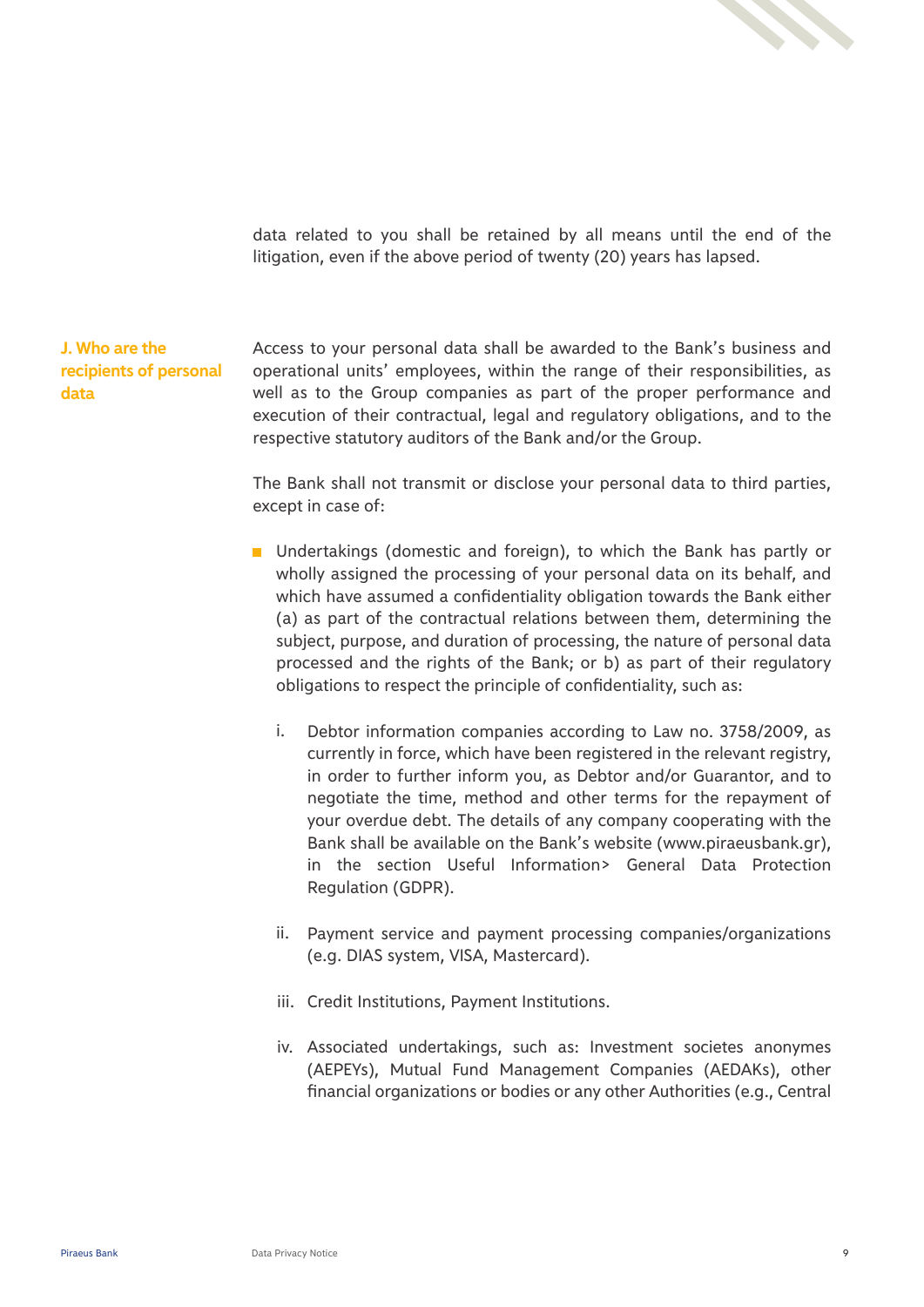

Securities Depository, Stock Exchanges, Capital Market Commission) in order to service your business relations regarding the provision of investment services.

- v. Loans and Credits Management Companies, according to the provisions of Law no. 4354/2015, as currently in force.
- vi. Transmission of data which is imperative for the institution of a business relationship or the execution of an agreement, or for the recovery of the Bank's claims in case of failure to comply with any obligations you assumed by means of an agreement you have concluded with the Bank (e.g. transmission to cooperating lawyers, law firms and court bailiffs, notaries, engineers and evaluators).
- vii. Companies engaged in the digitization and management (storage, destruction) of physical files.
- viii. Companies issuing and dispatching statements
- ix. Companies engaged in the submission of property rights statements of the Bank in regions which have been or shall be included in the National Cadastre.
- Companies cooperating with the Bank for the participation in x.conformity programs or for the promotion of the Bank's products and services.

The Bank has lawfully ensured that any processors acting on its behalf shall meet all requirements and provide sufficient assurance regarding the implementation of the appropriate technical and organizational measures, so that the processing of your personal data occurs in a way that the protection of your data is ensured.

- **D** Undertakings/companies affiliated to the Bank, within the meaning of Article 32 and Annex A of Law no. 4308/2014.
- **TIRESIAS S.A.** for the protection of credit, the consolidation of transactions and the restriction of fraud, as well as the estimation of the Customer's credit worthiness.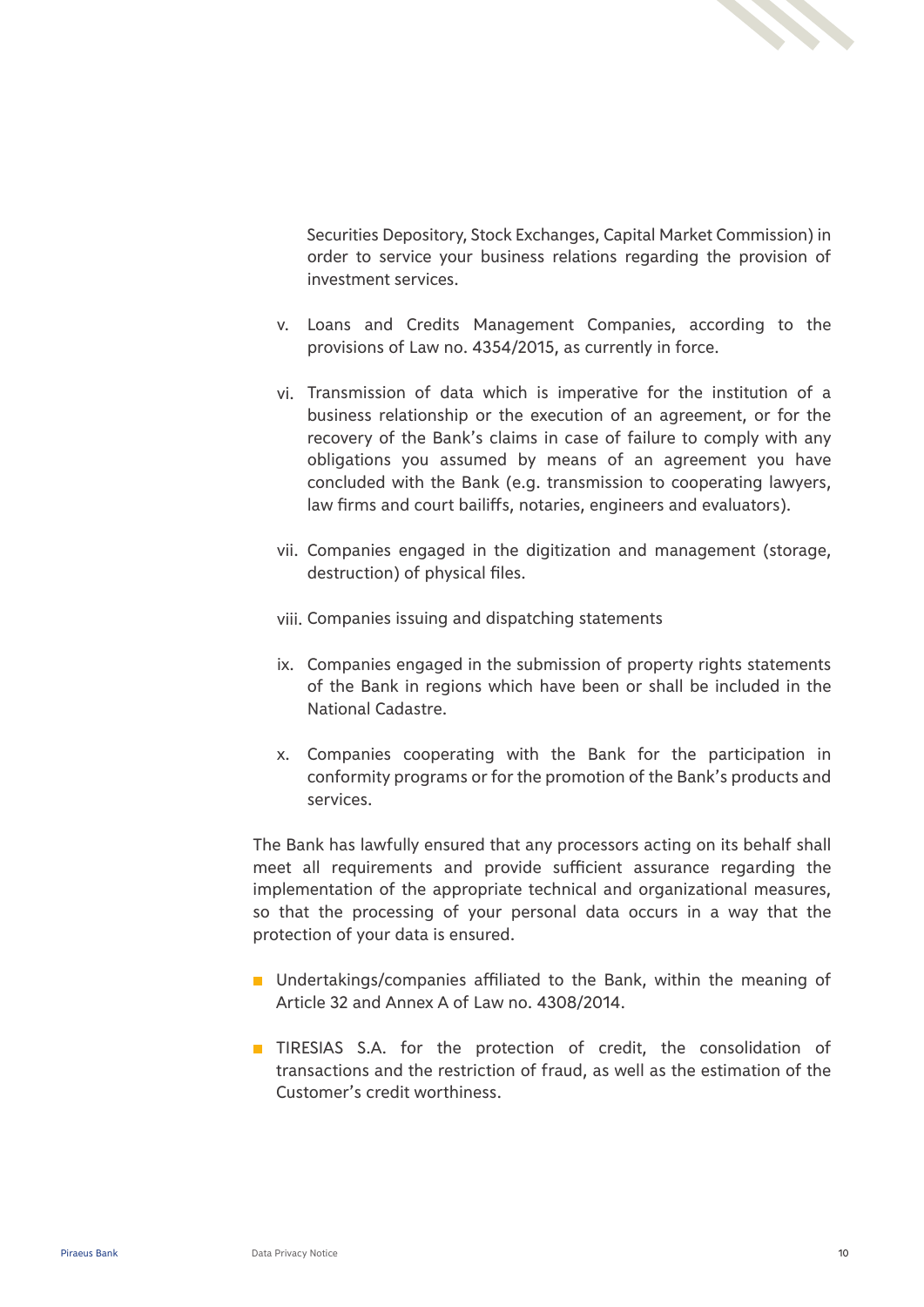

- **Any transmission or disclosure, as required by the current statutory, legal** and regulatory framework in general or a court judgement (transmission to judicial authorities, tax authorities, supervisory bodies, intermediaries) in compliance with the provisions on banking secrecy.
- Receivables acquisition companies according to Law no. 4354/2015, as currently in force and special purpose vehicles for receivables securitization purposes, and corporations of the financial sector in case of assignment of the Bank's receivables arising from credit agreements.
- $\blacksquare$  Judicial and Public authorities within the exercise of their duties.
- The Bank of Greece, the other national central Banks of the Eurosystem and the European Central Bank or any other supervisory or audit bodies within their legal duties.

The Bank shall not directly transmit your personal data to third countries or international organizations, unless said transmission is required pursuant to the current regulatory or legislative framework. By way of illustration and through the respective national authorities, the Bank may transmit your personal data within the scope of the legislation on the Common Reference Model which was developed by the Organization for Economic Cooperation and Development (OECD), or pursuant to the act on tax compliance of foreign accounts by US citizens or US residents holding foreign accounts (FATCA – Foreign Account Tax Compliance Act).

#### **K. Data subject rights** As personal data subject, you have the following rights:

- 1. **Right of access** to the personal data concerning you, provided that they are being processed by the Bank, in its capacity as the controller, to the purposes of said processing, the categories of data and the recipients or categories of recipients (Article 15 GDPR).
- 2. **Right to rectify** inaccurate data and complete incomplete data (Article 16 GDPR).
- 3. **Right to erase** your personal data subject to the Bank's obligations and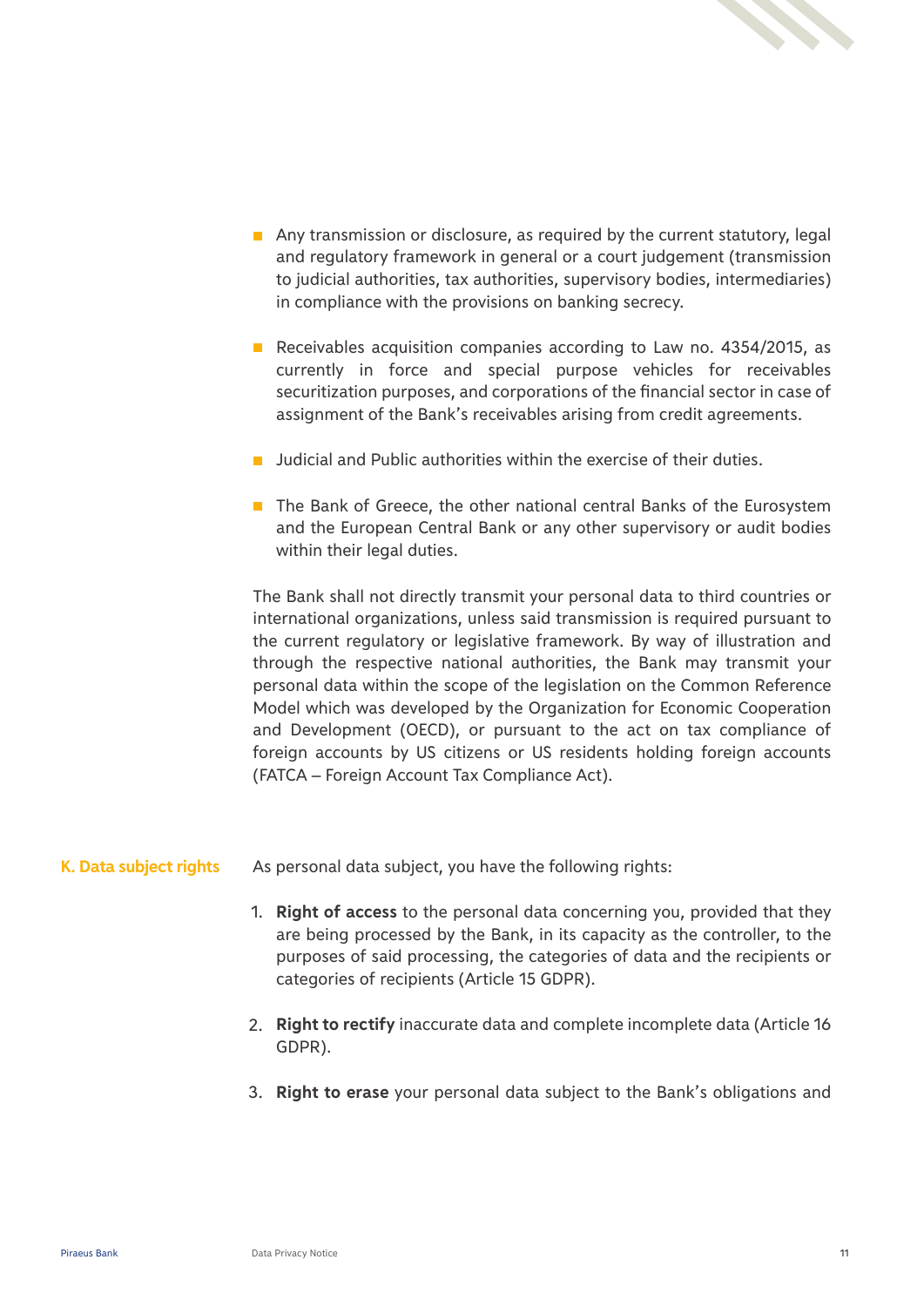

legal rights to retain them, pursuant to the current applicable laws and regulations (Article 17 GDPR).

- 4. **Right to restrict** the processing of your personal data if either the accuracy of said data is contested or the processing is unlawful or the purpose of the processing was eliminated, and provided that there is no legitimate reason to retain them (Article 18 GDPR).
- 5. **Right to the portability** of your personal data to another controller, provided that the processing is based on your consent and is carried out by automated means. This right shall be exercised subject to the Bank's legal rights and obligations to retain the data and to perform a task which is carried out in the public interest (Article 20 GDPR).
- 6. **Right to object** on grounds relating to your particular situation, in case your personal data is processed to perform a task carried out for reasons of public interest or in the exercise of official authority vested in the Bank or for the purpose of legitimate interests which are pursued by the Bank or any third party.

## **L. How to exercise your rights and submit complaints**

All requests regarding your personal data and the exercise of your rights shall be dispatched in writing to: *"Piraeus Bank S.A., Data Protection Office (DPO)"* and shall be sent either to DPOOffice@piraeusbank.gr or delivered to any branch of the Bank. The full details of the Data Protection Officer (DPO) are posted on the Bank's website (www.piraeusbank.gr), in the section Useful Information> General Data Protection Regulation (GDPR). A special form for the exercise of the right of access shall be available at all branches.

Any refusal of the Bank or any unjustified delay in responding to your requests following the exercise of your rights, shall give you the right to recourse to the **Hellenic Data Protection Authority** as the competent supervisor for the application of the GDPR.

In any case, you reserve the right to submit a complaint to the competent supervisory authority, if you consider that your personal data processing infringes the current applicable legislation. For more information please visit www.dpa.gr